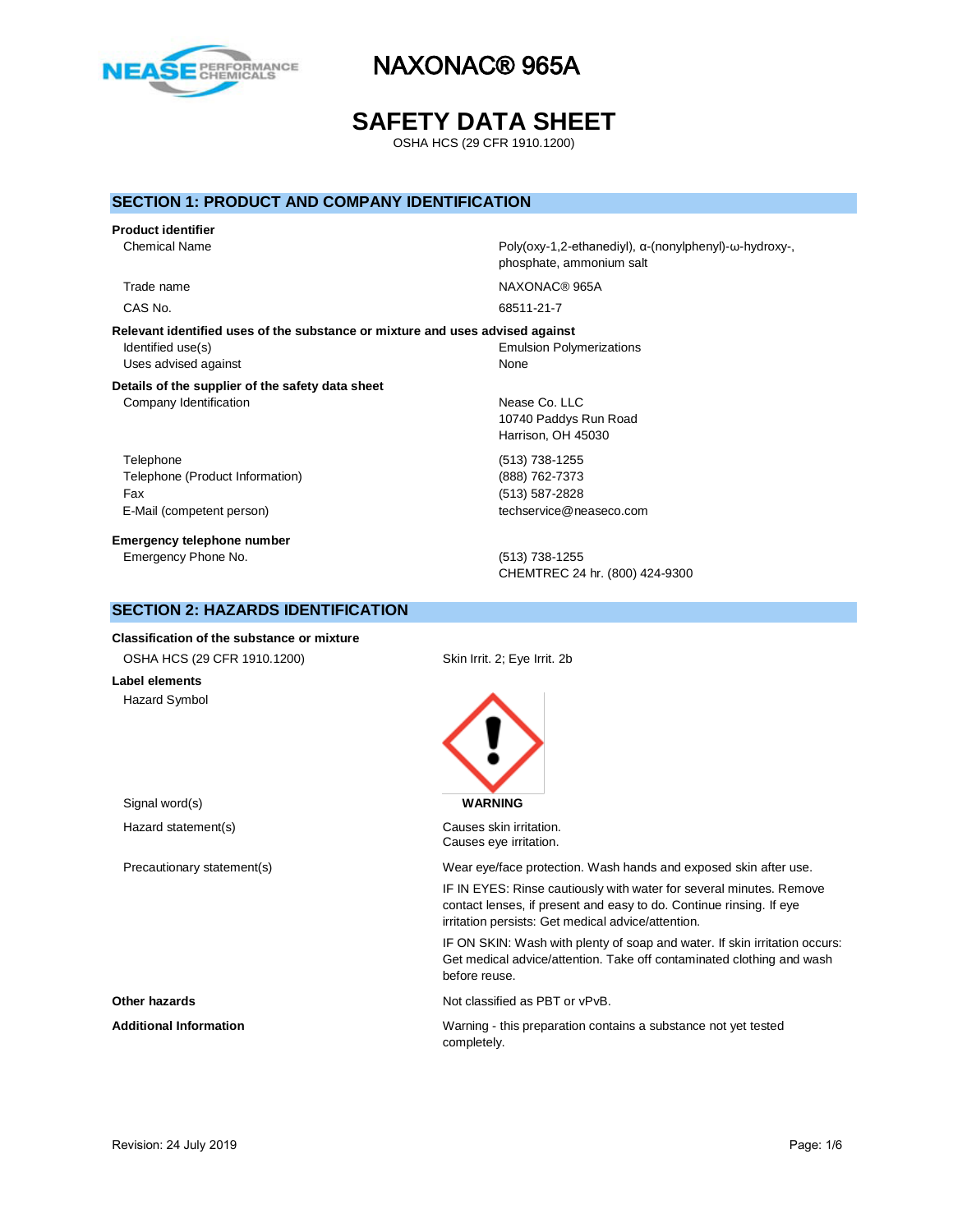

# **SECTION 3: COMPOSITION/INFORMATION ON INGREDIENTS**

| Hazardous ingredient(s)                                                       | $%$ W/W    | CAS No.    | Hazard statement(s)                                                                              |  |
|-------------------------------------------------------------------------------|------------|------------|--------------------------------------------------------------------------------------------------|--|
| Nonylphenoxypoly(ethyleneoxy)ethyl ester of<br>phosphoric acid, ammonium salt | $25 - 27%$ | 68511-21-7 | Causes eye irritation.                                                                           |  |
| Agua ammonia                                                                  | $< 1.3\%$  | 1336-21-6  | Causes severe skin burns and eye damage.<br>Harmful if swallowed.<br>Very toxic to aquatic life. |  |
| Water                                                                         | $73 - 75%$ | 7732-18-5  | Not applicable.                                                                                  |  |

**Additional Information -** Substances in the product which may present a health or environmental hazard, or which have been assigned occupational exposure limits, are detailed below.

- Ethylene Oxide (CAS No. 75-21-8) - May accumulate in the head space of drums.

### **SECTION 4: FIRST AID MEASURES**



| <b>SECTION 5: FIRE-FIGHTING MEASURES</b>                                                                 |  |  |  |  |
|----------------------------------------------------------------------------------------------------------|--|--|--|--|
|                                                                                                          |  |  |  |  |
| Non-combustible. As appropriate for surrounding fire.<br>None anticipated.                               |  |  |  |  |
| None anticipated.                                                                                        |  |  |  |  |
| Fire fighters should wear complete protective clothing including self-<br>contained breathing apparatus. |  |  |  |  |
|                                                                                                          |  |  |  |  |

| Personal precautions, protective equipment<br>and emergency procedures | Put on protective equipment before entering danger area. |
|------------------------------------------------------------------------|----------------------------------------------------------|
| <b>Environmental precautions</b>                                       | Do not allow to enter drains, sewers or watercourses.    |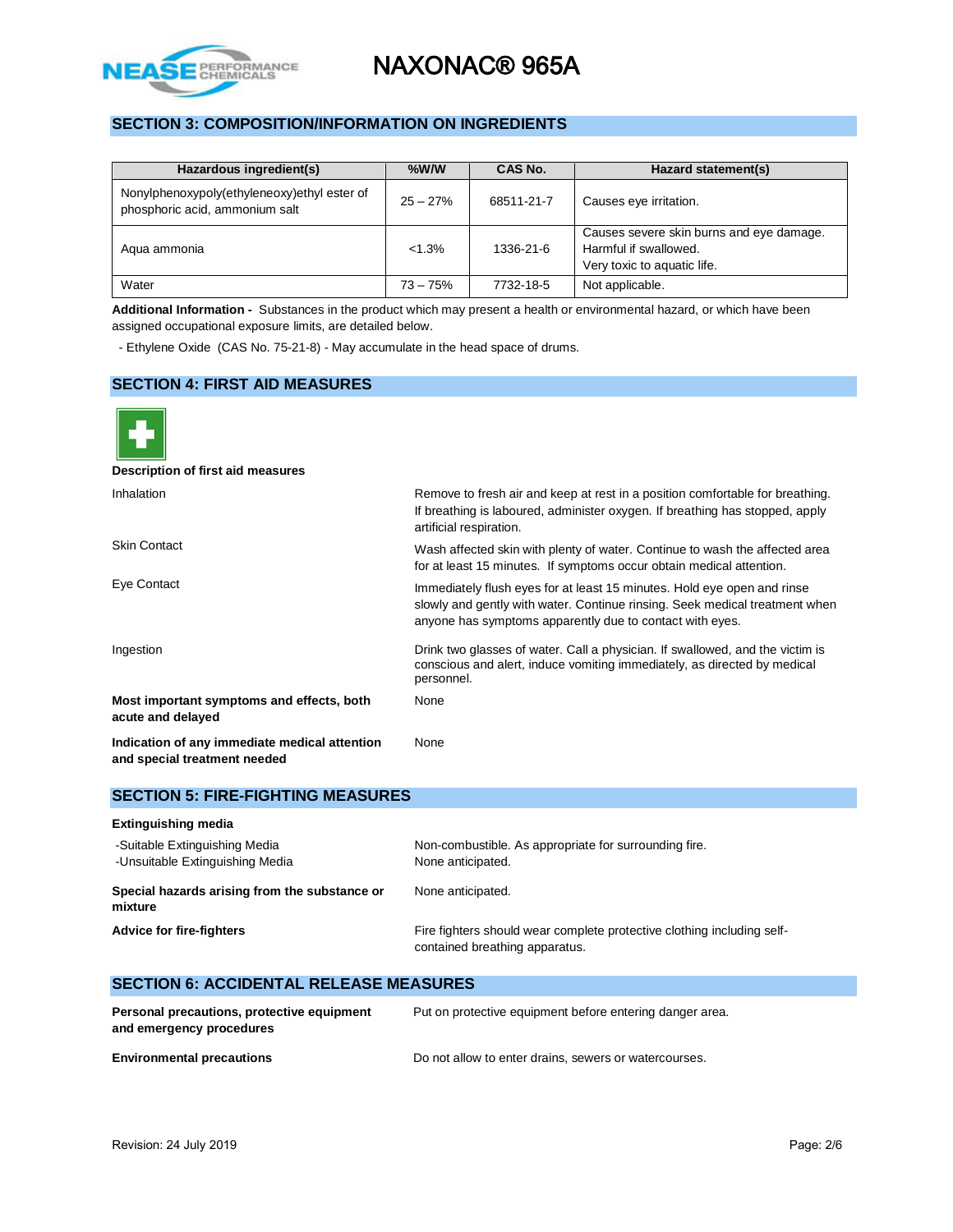

|             | Methods and material for containment and |  |
|-------------|------------------------------------------|--|
| cleaning up |                                          |  |

Contain spillages with sand, earth or any suitable adsorbent material. Transfer to a container for disposal or recovery. Wash the spillage area with water. If possible prevent water running into sewers.

**Reference to other sections None Additional Information** None

### **SECTION 7: HANDLING AND STORAGE**

| <b>Precautions for safe handling</b>                         | Avoid contact with skin and eyes. This product may contain trace levels of<br>Ethylene oxide (CAS No. 75-21-8), which may accumulate in the head<br>space of containers. Establish monitoring systems for exposure<br>assessment to comply with OSHA standard 29 CFR 1910.1047. |
|--------------------------------------------------------------|---------------------------------------------------------------------------------------------------------------------------------------------------------------------------------------------------------------------------------------------------------------------------------|
| Conditions for safe storage, including any incompatibilities |                                                                                                                                                                                                                                                                                 |
| -Storage Temperature                                         | Above 20° C (68° F). Prevent from freezing.                                                                                                                                                                                                                                     |
| -Incompatible materials                                      | Keep away from oxidising agents. Keep container tightly closed and dry.                                                                                                                                                                                                         |
| Specific end use(s)                                          | <b>Emulsion Polymerizations</b>                                                                                                                                                                                                                                                 |

# **SECTION 8: EXPOSURE CONTROLS/PERSONAL PROTECTION**

### **Control parameters**

#### **Occupational exposure limits**

|                   |           | (8hr TWA)  |         | (STEL)     |            |       |
|-------------------|-----------|------------|---------|------------|------------|-------|
|                   |           | <b>PEL</b> | TLV     | <b>PEL</b> | <b>TLV</b> |       |
| <b>SUBSTANCE.</b> | CAS No.   | (OSHA)     | (ACGIH) | (OSHA)     | (ACGIH)    | Note: |
| Ammonia           | -----     | 50 ppm     | 25 ppm  | -----      | 35 ppm     |       |
| Ethylene Oxide*   | $75-21-8$ | ppm        | ppm     | 5 ppm      | $- - - -$  |       |

\* May accumulate in the headspace of drums. OSHA Action Level = 0.5 ppm as an 8-hour time-weighted average. Refer to OSHA 29 CFR 1910.1047.

rubber).

**Recommended monitoring method** Electrochemical sensor; NIOSH 1614 (Ethylene Oxide)

**Exposure controls**

Appropriate engineering controls **Notify Appropriate engineering controls** Not normally required.

**Personal protection equipment**



Eye/face protection Wear protective eye glasses for protection against liquid splashes.

Skin protection (Hand protection/ Other) The following to be used as necessary: Gloves (Neoprene or Natural





Respiratory protection **No personal respiratory protective equipment normally required.** 

Thermal hazards Use gloves with insulation for thermal protection, when needed.

**Environmental Exposure Controls Exposure Controls Do not allow to enter drains, sewers or watercourses.**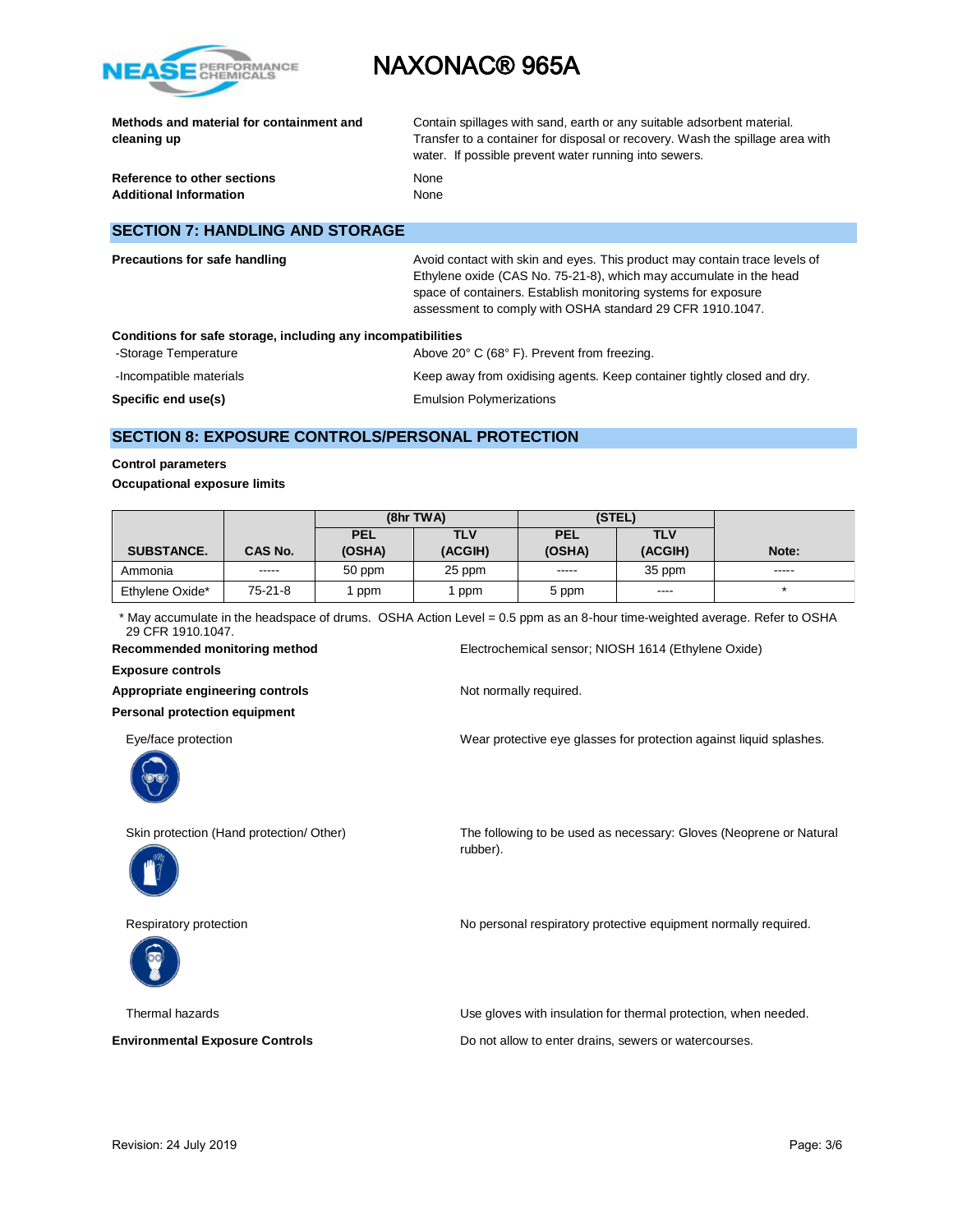

## **SECTION 9: PHYSICAL AND CHEMICAL PROPERTIES**

#### **Information on basic physical and chemical properties**

| Appearance                               | Liquid                |
|------------------------------------------|-----------------------|
| Colour                                   | Yellow / Pale brown   |
| Odour                                    | Ammonia               |
| Odour Threshold (ppm)                    | Not available         |
| pH (Value)                               | $7 - 8.5$             |
| Melting Point (°C) / Freezing Point (°C) | $0^{\circ}$ C (Water) |
| Boiling point/boiling range (°C):        | 100° C (Water)        |
| Flash Point (°C)                         | $>250^{\circ}$ C      |
| Evaporation rate                         | Not available         |
| Flammability (solid, gas)                | Not available         |
| Explosive limit ranges                   | Not available         |
| Vapour Pressure (Pascal)                 | 2266 (Water)          |
| Vapour Density (Air=1)                   | < 1                   |
| Density (g/ml)                           | 1.01 at 25° C         |
| Solubility (Water)                       | Soluble               |
| Solubility (Other)                       | Not available         |
| Partition Coefficient (n-Octanol/water)  | Not determined        |
| Auto Ignition Temperature (°C)           | Not available         |
| Decomposition Temperature (°C)           | Not available         |
| Kinematic Viscosity (cSt) @ 40°C         | Not available         |
| Explosive properties                     | Not explosive.        |
| Oxidising properties                     | Not oxidising.        |
|                                          |                       |

#### **Other information** Not available

### **SECTION 10: STABILITY AND REACTIVITY**

**Chemical stability** Stable. **Possibility of hazardous reactions None anticipated. Conditions to avoid Incompatible materials. Conditions to avoid Incompatible materials Example 2018** Reacts with oxidizers.

# **Not available**  $\degree$  C (Water) 00° C (Water) **Jot available Jot available Jot available** 266 (Water)  $.01$  at 25 $^{\circ}$  C **Jot available Vot determined Jot available Jot available Vot available** Vot explosive. **Not oxidising.**

**Reactivity Reactivity Reactivity Reactivity Stable under normal conditions. Hazardous Decomposition Product(s)** Carbon monoxide, Carbon dioxide, Nitrogen oxides

### **SECTION 11: TOXICOLOGICAL INFORMATION**

**Exposure routes:** Inhalation**,** Skin Contact**,** Eye Contact

#### **Substances in preparations / mixtures**

Ammonia aqueous solution (CAS No. 1336-21-6):

| ________                      |                                |  |  |
|-------------------------------|--------------------------------|--|--|
| Carcinogenicity               | No data                        |  |  |
| <b>Repeated dose toxicity</b> | No data                        |  |  |
| <b>Sensitization</b>          | No data.                       |  |  |
| <b>Irritation/Corrosivity</b> | Corrosive                      |  |  |
| <b>Acute toxicity</b>         | Oral: LD50 = $350$ mg/kg (rat) |  |  |
|                               |                                |  |  |

| <b>NITE</b><br>ND. | IADC | $\sim$ $\sim$ $\sim$ $\sim$ | <b>AQIIA</b><br>''' | <b>NIOSH</b> |
|--------------------|------|-----------------------------|---------------------|--------------|
| No.                | No.  | No.                         | NO.                 | No.          |
|                    |      |                             |                     |              |

**Mutagenicity** There is no evidence of mutagenic potential. **Toxicity for reproduction No information available** 

This product may contain trace levels of Ethylene oxide (CAS No. 75-21-8), which may accumulate in the head space of containers. Establish monitoring systems for exposure assessment to comply with OSHA standard 29 CFR 1910.1047. Ethylene oxide is a known human carcinogen by NTP and a suspected human carcinogen by ACGIH®.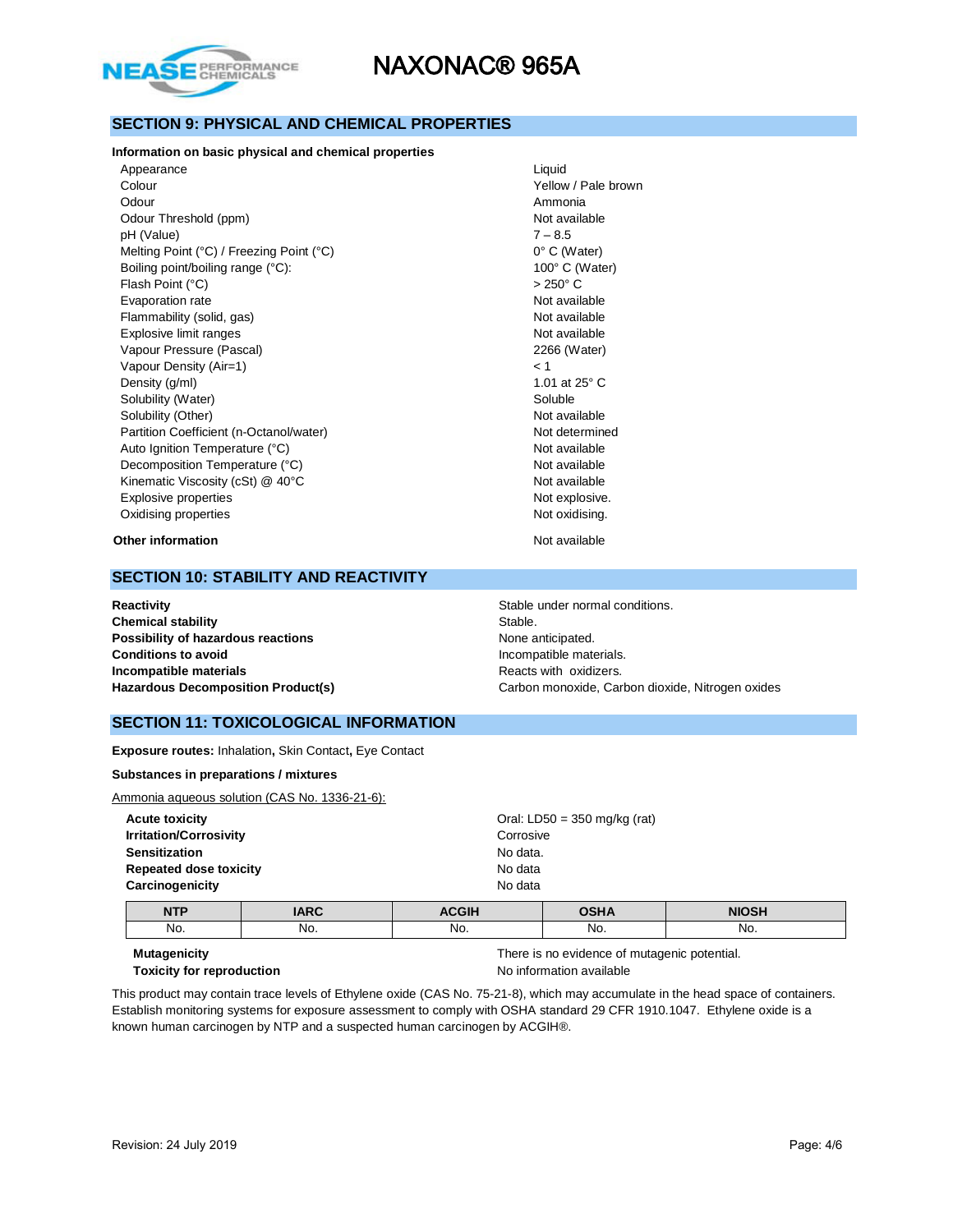

# **SECTION 12: ECOLOGICAL INFORMATION**

| $LC50 = 0.024 - 0.093$ mg/l (48 hour) (L. macrochirus) (Bluegill sunfish)<br>$LC50 = 0.974 - 1.97$ mg/l (1 week(s)) (l. punctatus)(Channel catfish)<br>$LC50 = 5 - 8$ mg/l (24 hour(s))<br>$LC50 = 0.66$ mg/l (48 hour) (Daphnia magna) |
|-----------------------------------------------------------------------------------------------------------------------------------------------------------------------------------------------------------------------------------------|
| No data.                                                                                                                                                                                                                                |
| Not readily biodegradable.<br>No data.<br>No data.<br>Not classified as PBT or vPvB.<br>None known.                                                                                                                                     |
|                                                                                                                                                                                                                                         |

### **SECTION 13: DISPOSAL CONSIDERATIONS**

Waste treatment methods **Disposal should be in accordance with local**, state or national legislation. Consult an accredited waste disposal contractor or the local authority for advice.

Additional Information **None known.** None known.

## **SECTION 14: TRANSPORT INFORMATION**

**Land transport (U.S. DOT)**

**Sea transport (IMDG)**

**Air transport (ICAO/IATA)**

**UN number Proper Shipping Name Transport hazard class(es) Packing group Hazard label(s) Environmental hazards Special precautions for user**

**Not classified as dangerous for transport**

**Transport in bulk according to Annex II of MARPOL73/78 and the IBC Code:** 

### **SECTION 15: REGULATORY INFORMATION**

**Safety, health and environmental regulations/legislation specific for the substance or mixture:**

**TSCA (Toxic Substance Control Act) -** Inventory Status**: On active TSCA list Canada Domestic Substance List (DSL)** - Listed

**Designated Hazardous Substances and Reportable Quantities (40 CFR 302.4)**:

|                                                                   |                    | <b>Chemical Name</b>                     |           | CAS No.                       | Typical %wt.      | <b>RQ (Pounds)</b> |  |
|-------------------------------------------------------------------|--------------------|------------------------------------------|-----------|-------------------------------|-------------------|--------------------|--|
|                                                                   |                    | Ammonium Hydroxide                       |           | 1336-21-6                     | < 1.3             | 1000               |  |
| SARA 311/312 - Hazard Categories:                                 |                    |                                          |           |                               |                   |                    |  |
| Sudden Release<br>$\Box$ Reactivity<br>l ⊟ Fire<br>$\blacksquare$ |                    |                                          |           | $\boxtimes$ Immediate (acute) | Chronic (delayed) |                    |  |
|                                                                   |                    | SARA 313 - Toxic Chemicals (40 CFR 372): |           |                               |                   |                    |  |
|                                                                   |                    | <b>Chemical Name</b>                     |           | CAS No.                       |                   | Typical %wt.       |  |
|                                                                   | Ammonium Hydroxide |                                          | 1336-21-6 |                               | < 1.3             |                    |  |
| SARA 302 - Extremely Hazardous Substances (40 CFR 355):           |                    |                                          |           |                               |                   |                    |  |
|                                                                   |                    | <b>Chemical Name</b>                     |           |                               | CAS No.           | Typical %wt.       |  |
|                                                                   |                    | None                                     |           |                               |                   |                    |  |